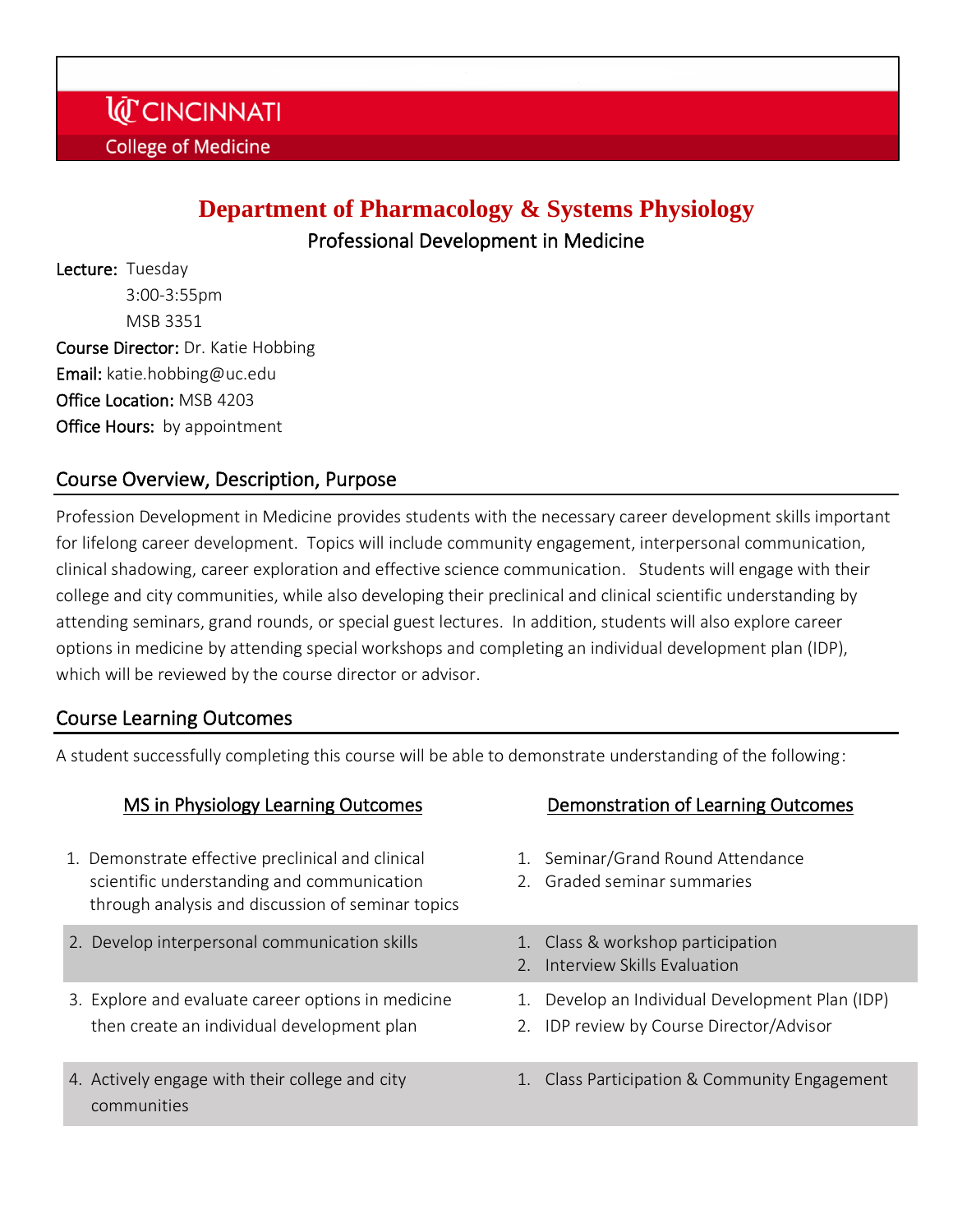## Course Methodology

Course content will be taught in a combination of lecture and asynchronous independent study format from the course director, instructor, or invited guest speakers. Lectures will be supplemented with visual aids and will cover the concepts of interest for the week.

### Course Materials

This course does not require a textbook; however, all important lectures and supplemental information will be supplied through Canvas.

| Assessments/Activities and Grading Policy |  |  |
|-------------------------------------------|--|--|
|-------------------------------------------|--|--|

#### Grade distribution

| Class Participation | 30% |
|---------------------|-----|
| Assignments         | 70% |

#### Grade range

| A 93.0 - 100% B+ 87.0 - 89.9% C+ 77.0 - 79.9%   |                               |
|-------------------------------------------------|-------------------------------|
| $A-90.0-92.9\%$ B $83.0-86.9\%$ C $73.0-76.9\%$ |                               |
|                                                 | $B-80.0-82.9%$ F 00.0 - 72.9% |

#### Class Participation

Attendance and class participation is required in this course; however, we understand that life is unpredictable so if you happen to miss a class, please communicate with your course director as soon as possible. Exceptions will be made on a case-by-case basis in the event of a *documented* emergency.

#### Late Work

Late work will not be accepted unless you have been given an extension. Please communicate with your instructor if you are unable to turn in assignments at the appointed time. It is imperative that you communicate with your instructor as soon as possible.

### Classroom Procedures/Policies

#### **Communication**

All class communication will take place through Canvas or UC email. It is imperative that you check your email on a daily basis. Any important announcements will be communicated at least 12 hours in advance of the course start time.

#### Attendance Policy

Attendance is mandatory (excessive absences will lower the final grade). Active participation is essential for success with questions always welcomed.